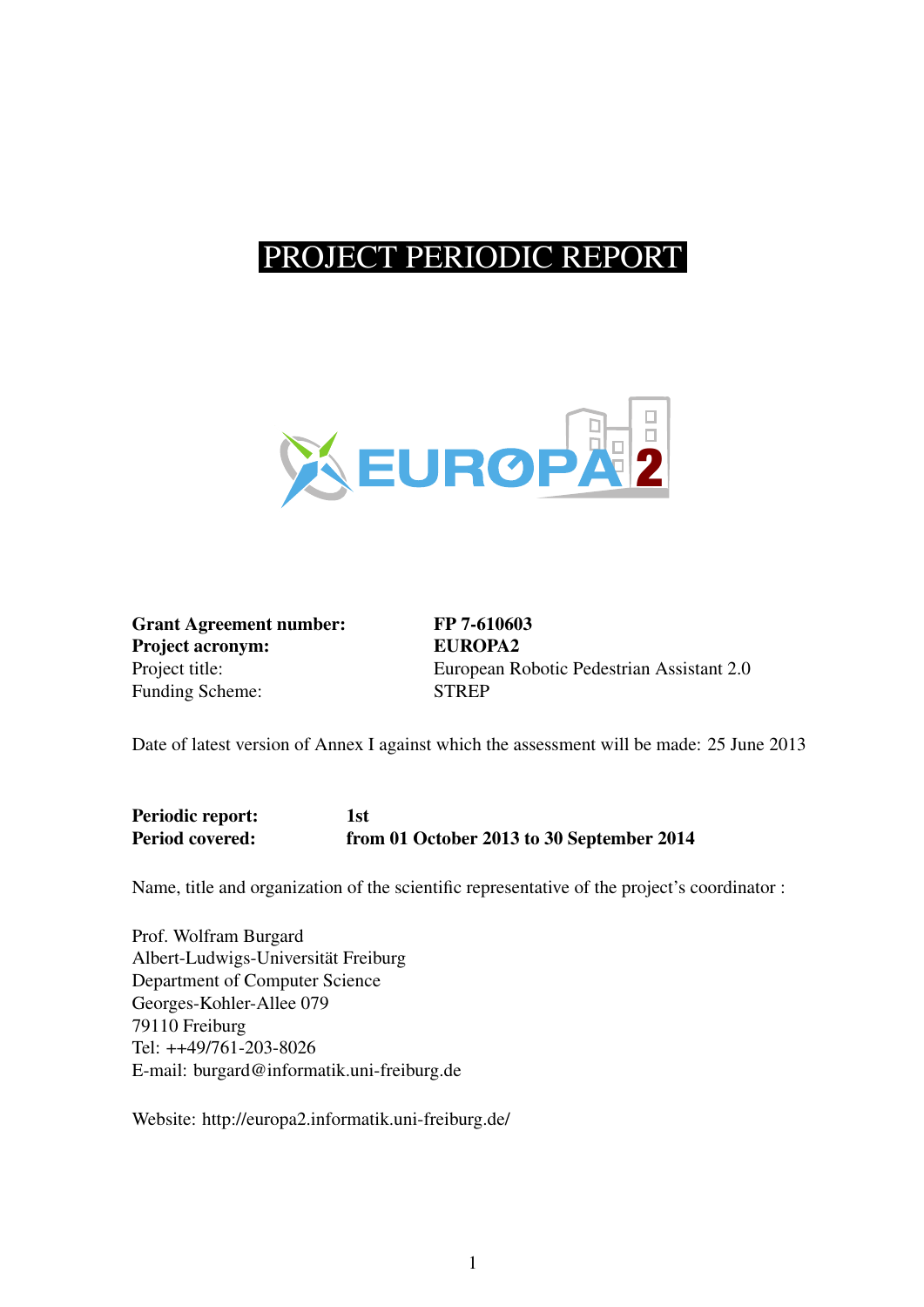

## 1 Publishable Summary

#### 1.1 Project objectives

Over the last five years there is a growing interest in robots operating in urban environments such as city centres. Such urban areas are highly dynamic and complex environments which introduce numerous challenges to autonomous robots. This, for example, includes aspects of representing the environment including semantics as the vehicle needs to be able to effectively store and extend maps of its environment, to plan its actions, and to localize itself in a highly accurate way even if GPS signals are missing. Furthermore, reliable navigation requires solutions to several complex problems regarding the perception of the environment, state estimation, and interpretation of the gathered information including the uncertainty associated to the data and thus the resulting decisions. In addition to the task of estimating their own position in the environment, robots deployed in urban areas need to identify and estimate the positions and velocities of other relevant agents in their vicinity such as those of potential users, but also those of other pedestrians and even cars.

The objective of EUROPA2 are:

- Online semantic scene interpretation for more efficient navigation.
- Investigate a new means to combining publicly available prior map models with the robot's perceptions, enabling the system to maintain and exploit map knowledge without having mapped a city beforehand.
- Bootstrapping the navigation system with publicly available maps to avoid requiring to map the environment with the robot in advance.
- Life-Long operation of the whole robotic system, including map management, navigation, and calibration.
- Perception under different weather conditions and seasons.
- Introspective classification for robust decision making, i.e., considering the certainty of classification results appropriately.
- Extend and improve existing online methods for detecting and tracking dynamic objects towards close-range and partially visible pedestrians and other traffic participants.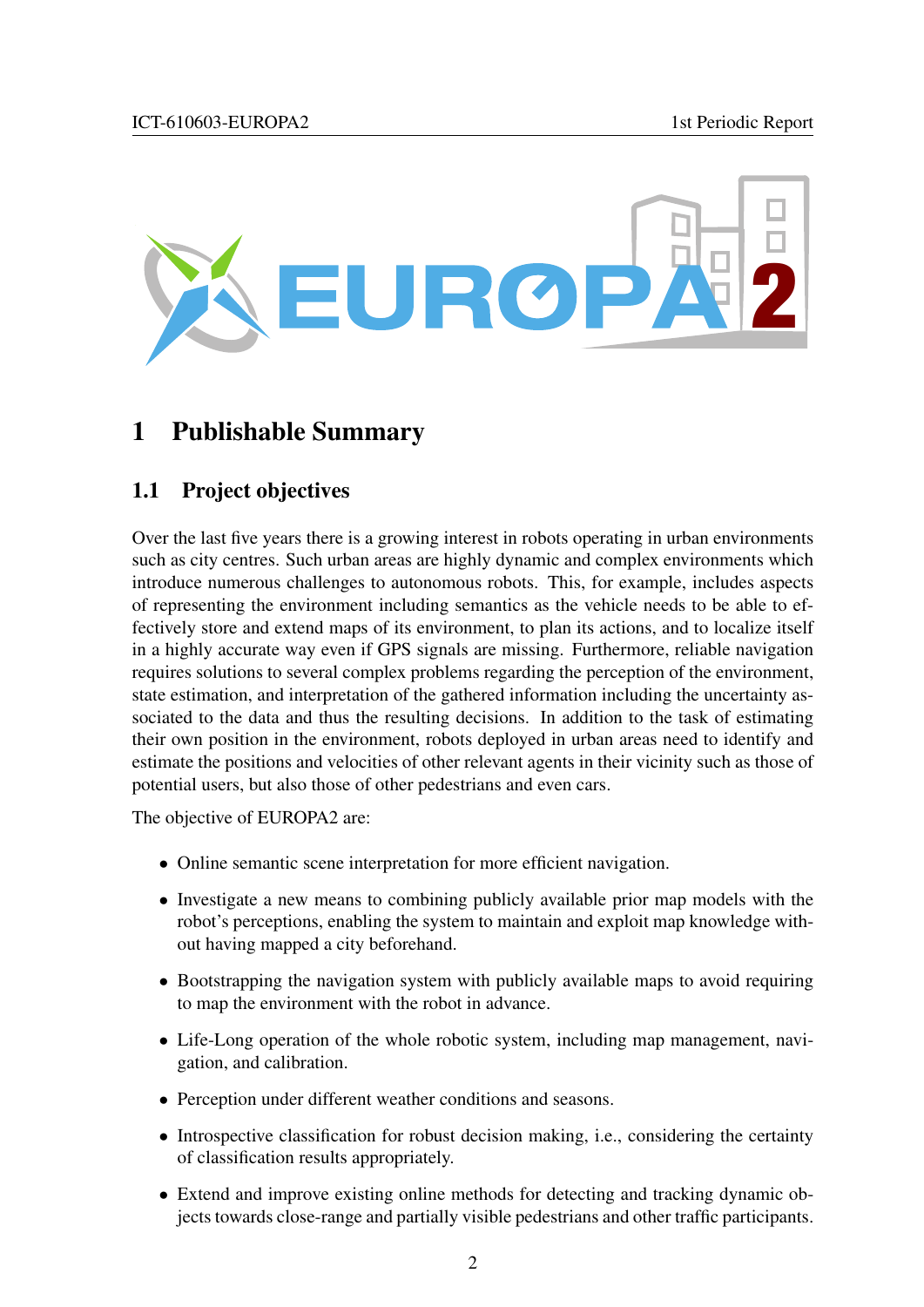• Develop the foundations for representations of dynamic urban environments for autonomous robots. This includes better models for the interaction between people and the robot as well as with other traffic participants such as cars.

To achieve these goals, the EUROPA2 Consortium consists of leading researchers in the fields of autonomous robots, autonomous cars, navigation, vision and perception, and mobile mapping. EUROPA2 is targeted at developing novel technologies that will open new perspectives for commercial applications of service robots in the future.

### 1.2 Description of the work performed since the beginning of the project and main results

The work progress was carried out according to the Annex I. All deliverables that were due during the first period have been submitted to the commission. All milestones have been achieved.

WP1 deals with the specification setup of the hardware modifications and software components to be developed in this project as well as with building a prototype of a commercial indoor mapping system and professional data collection by GeoAutomation. In this first year, a number of specifications have been set forward on the level of software and hardware to create the robot platform. GeoAutomation has started the recording of the partner's cities based on their typical workflow. Further, the first tests have started to create a reduced recording setup to deal with indoor environments.

In WP2, the problem of exploiting semantic information for navigation has been addressed. This is en essential aspect for intelligent navigation strategies. Especially online techniques are needed here as the robot has to make decisions on the fly while navigating in order to decide where to go. Several topics regarding this problem have been investigated. The first steps are taken towards semantic analysis of layout of the scene, based on 3D input. A first module for traffic sign recognition has been implemented. With respect to workspace acquisition, accurate confidence estimates have been proposed to create a perception pipeline to deal with the uncertainty of classifiers, which allows to make proper decisions such as narrowing the search space to tune recognition and navigation.

We investigated local navigation approaches in WP3. Extensive research was made into state-of-the-art interaction model learning and interaction-aware motion planning methods. We developed a maximum-entropy reinforcement learning approach to model the behaviour of cooperative agents such as pedestrians. We further implemented interacting Gaussian processes and reciprocal velocity obstacles methods and tested them together with the maximum entropy model in simulated scenarios. A fast collision detection technique for EUROPA's state-lattice planner was developed to properly treat dynamic objects in the scene and thus enable this planner to serve as a baseline comparison for EUROPA2's upcoming planner. A fast and robust image-based pedestrian detector was developed in order to detect and track pedestrians at close range based on the Aggregated Channel Features framework. It runs at up to 20 Hz on a single CPU core and was tested on various public datasets to prove its state-of-the-art detection capabilities. A Navtech CTS350-X radar was mounted on one of the EUROPA2 platforms, and is currently being integrated. A driver to extract point cloud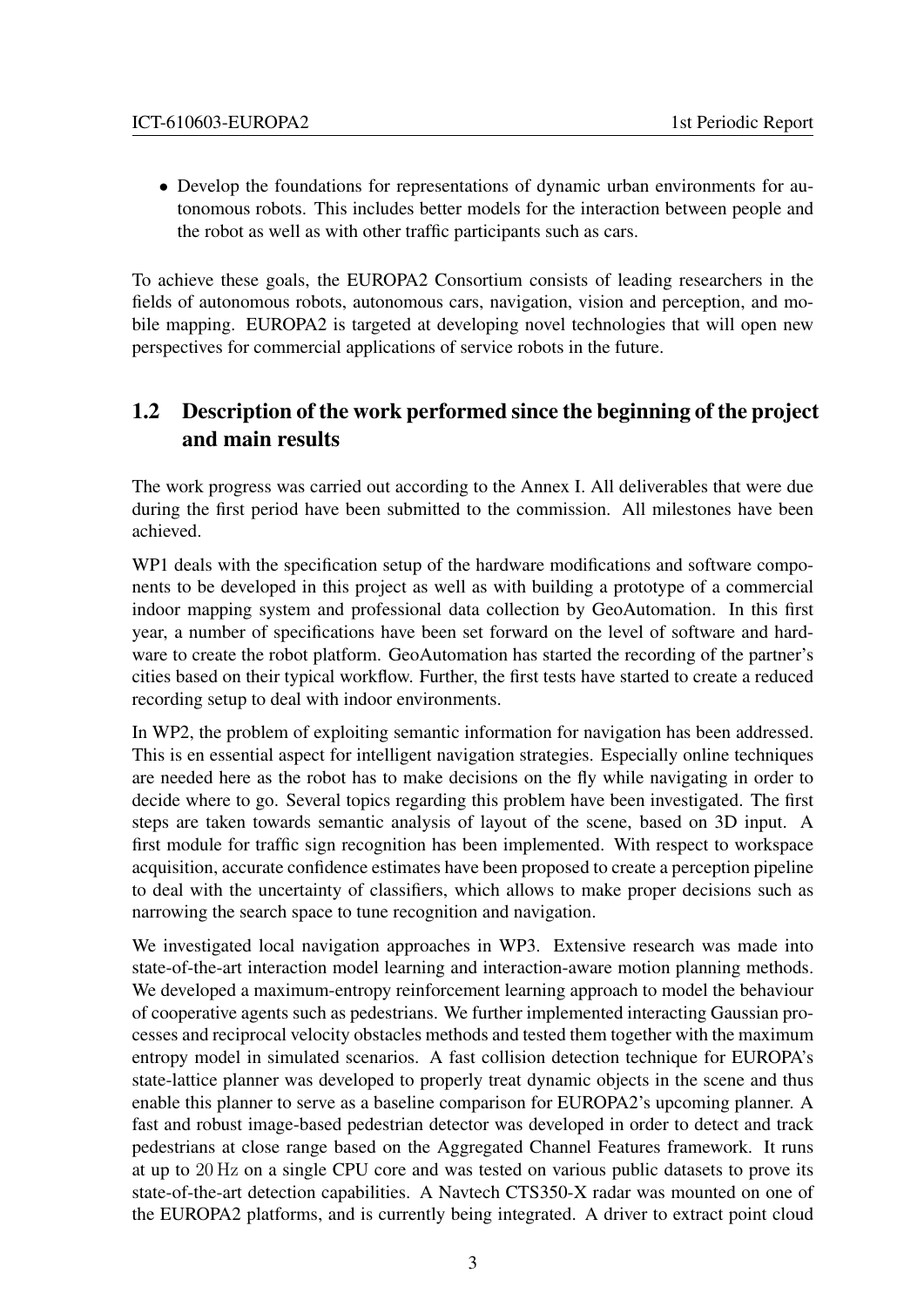readings from the radar scanner was developed.

WP4 addresses the problem of leveraging publicly available maps for navigation and loop closing to improve mapping quality. In the context of loop closing, we developed a novel approach to visual re-localization of mobile robots, which is able to deal with substantial changes in the appearance or illumination. We investigated how sequence information can be exploited in order to improve data association, i.e., a decision is not based in individual imaged but based on a *sequence of images*. We also improved the workflow of GeoAutomation by inserting proper correspondences between difference passes in the bundling scheme. We compute those correspondences in an automated way, by exploiting SURF features extracted from the camera and taking into account possible changes due to weather or illumination. We also investigated two approaches to make use of publicly available maps for localization. The first method leverages laser measurements and exploits the road network information available in OpenStreetMaps. We modified the Monte-Carlo localization (MCL) to include a road classification step that, during the update step, we use to evaluate the likelihood of the perceived road profile with respect to the road network of OpenStreetMap. The second method leverages camera data and exploit the panoramic images available in Google Street View. We model the problem as a non-linear least squares estimation in two phases. The first estimates the 3D position of tracked feature points from short camera sequences. The second computes the rigid body transformation between the panoramic Street View images and the estimated points. We finally developed a method to reduce the energy consumption of a robot while following a predefined trajectory by turning off exteroceptive sensors at appropriate times. We formulated the problem as a probabilistic belief planning problem and solved it using dynamic programming to obtain optimal plans.

We addressed life-long operations in urban environments in WP5. In the first task, we developed a plan for the calibration of the full sensor setup and implemented some sensor specific modules. For the online calibration we have an operational module that supports extrinsic calibration for the 3D and 2D LiDaR sensors, the Inertial Measurement Unit (IMU) and the wheel odometer. We also developed a calibration techniques for the remission values of the different laser scanners mounted on the robot. Regarding long-term navigation using vision, we have developed an implementation of a stereo vision localisation system able to detect loop closing events in order to establish links between experiences. In addition, we have also introduced a new algorithm that ranks the relevance of previous experiences reducing the computational cost. In order to consistently add relations between a prior map and new observations an accurate localisation system is required. In this period we have developed a global optimization approach that estimates the maximum likelihood configuration of the position of the platform with respect to a road network obtained from a publicly available map using 3D laser and GPS measurements. This method allows us to construct consistent models from the robot's sensor data and at the same time is able to relate the information with a prior map with a high accuracy. We have also developed a method for the sparsification of a pose graph, in the context of simultaneous localization and mapping, making informed decisions of what relations perceived by the robot can be safely removed.

WP6 focuses on integration of the software components and their evaluation. We set up a subversion repository for administrative purposes and a git repository for software development. An integration plan for the first integration phase of the project has been established and the first integration week was successfully planned for M13 to be held in Freiburg in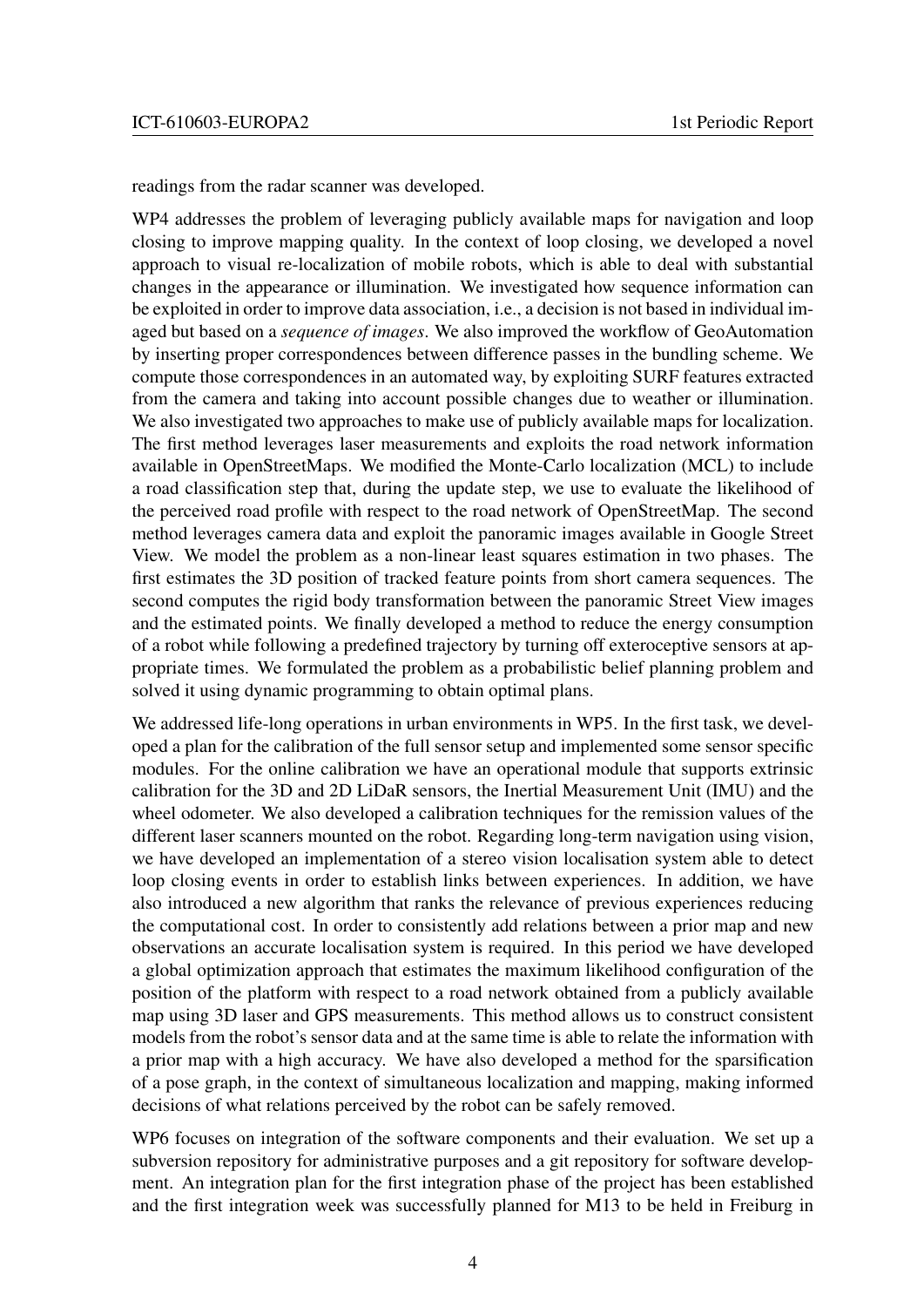October 2014. The updated hardware specifications agreed during the Kick-off meeting have been successfully applied to all the platforms. We have successfully captured log files with the new setup and are able to navigate autonomously based on the adapted EUROPA software.

Finally, WP7 addresses innovation-related activities and especially dissemination and exploitation actions. A nicely designed website is fully operational since the second month of the project. Already in the first twelve months, the consortium published 6 papers and submitted twelve. In addition to that, we organized a workshop at a major conference.

In sum, the developments in EUROPA2 are on track and the consortium works jointly towards the common goal. No conflicts exist between consortium members and no substantial deviations from the Description of Work.

#### 1.3 Expected final results and their potential impact and use

In brief, the development and research within the EUROPA2 project will enable robots to navigate safely in city-scale urban environments, populated by people, for long durations without the constant supervision of experts. We expect our technology to

- Bootstrap navigation using publicly or commercially available maps. This will reduce setup time and allow the robot to navigate outside previously visited places.
- Enhance and augment existing maps using the percepts of the robot with the goal that the robot can improve its navigation capabilities over time.
- Provide online self calibration tools that allow service robots to remain autonomous for long durations without the need for re-calibration.
- Describe complex three-dimensional urban areas, with the goal of automatically generating road network descriptions (RNDs) similar to those available in commercial maps.
- Allow online perception, scene understanding, and partial motion planning for safe navigation in dynamic urban environments in the presence of pedestrians and cars.

Within EUROPA2, we will design a complete, integrated system for robust autonomous navigation in densely populated urban environments. The evaluation of the EUROPA2 robot in real urban environments will demonstrate that the developed technologies are mature enough to be brought to the market. Demonstrating system operation within real urban settings – such as downtown Freiburg or Zurich city center – forces the system and its components to be highly robust. Consequently, future applications will directly gain from findings in EUROPA2.

The technologies developed within EUROPA2 all aim at an intuitively usable robot operating in challenging scenarios. Such systems have a large number of possible applications in widely-varying areas such as inspection operations, surveillance, and service robotics. In the following, we highlight several areas where the EUROPA2 technologies could directly be applied.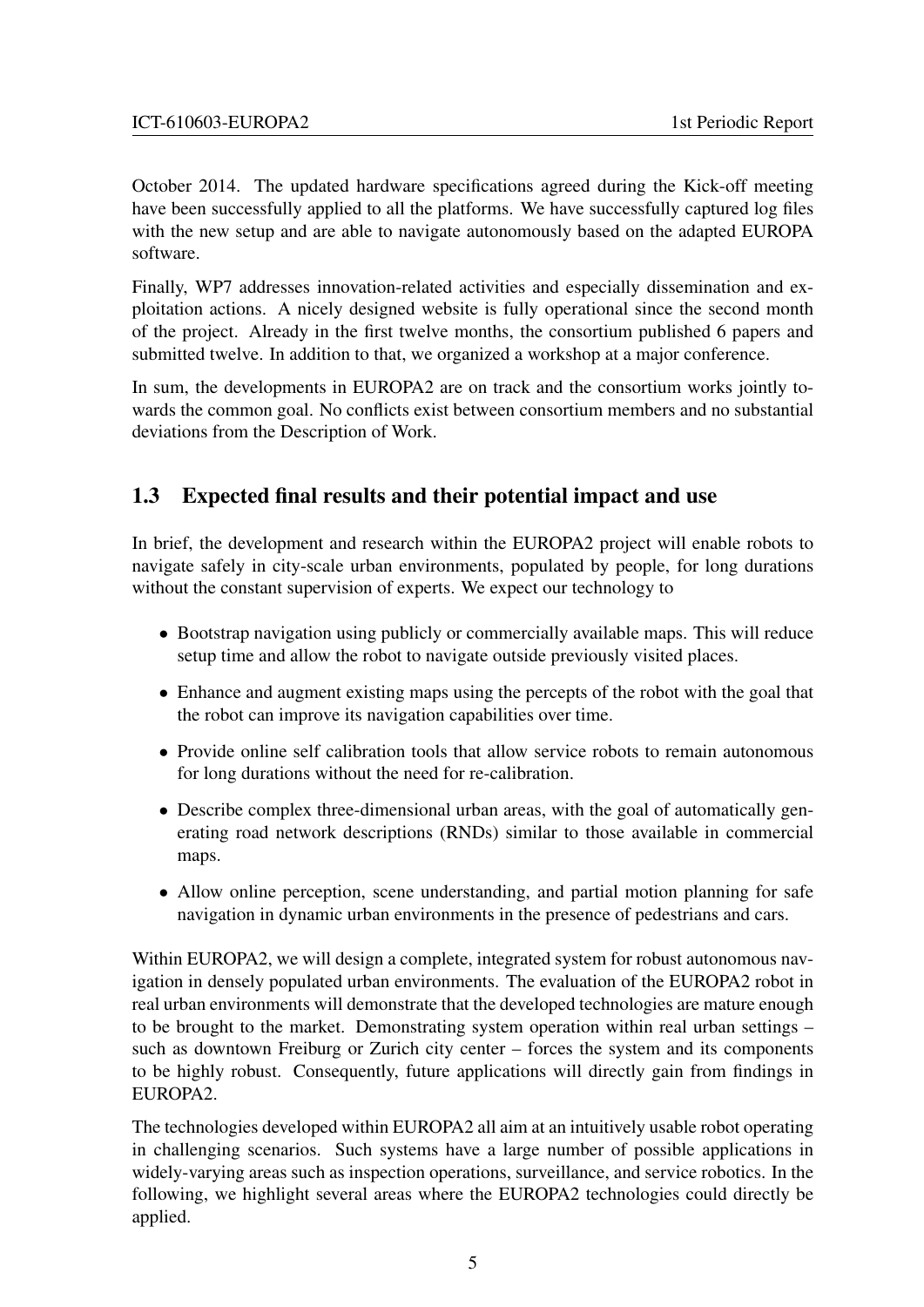- Automated delivery: The task of package delivery within urban centres is a technically challenging problem with a multitude of applications for both users and companies. To realize robust delivery tasks, delivery companies can use the localization, path planning, and collision avoidance developed in EUROPA2. If the delivery tasks are carried out in populated environments, pedestrian tracking and prediction developed in EU-ROPA2 will be essential.
- Guidance: The maps created automatically by the robotic platform could be augmented with informational tags to offer guided tours. To this end, technologies for pedestrian tracking and prediction, scene modelling and street sign identification are required. Finally, the map curating and maintenance techniques developed in EU-ROPA2 will be necessary to ensure that the mobile robot can do its work continuously in a changing environment.
- Autonomous Driving: The current state-of-the-art in autonomous driving uses handcurated maps to enable robust operation within these maps. The mapping technology generated by EUROPA2 will make it possible to automate parts of the mapping process and to allow feedback from vehicles to improve the maps over time. Algorithms for navigation within publicly available maps would extend the workspace of these vehicles to all previously mapped areas. Pedestrian tracking and prediction algorithms could increase the safety of autonomous driving. Furthermore, the online self calibration algorithms will ensure that vehicles stay well calibrated and operational over the lifetime of the vehicle.
- Personal service robotics: The capacity to navigate in densely populated urban environments will enable new possibilities for personal service robotics. In the simplest case, the robot would be accompanying the user as some kind of advanced "drudge" to assist in carrying purchases. While this would definitely be a convenient way for stressed people to regain some precious free time, it is extremely helpful for elderly or handicapped people, who might have considerable trouble moving through crowded streets while carrying their purchases. An autonomous robot would not only free them from this cumbersome burden, but allow them to stay independent for a longer time.
- Automation of Urban Mapping: Online maps have changed the way we plan, walk, and drive within our urban spaces. The current generation of maps are largely maintained by hand. The results of EUROPA2 could be used to automate the generation and maintenance of these maps. With our partner GeoAutomation, we have a commercial map provider that will directly exploit results from EUROPA2.
- Mine Automation: Parts of the technology produced by EUROPA2 has the possibility of enabling mine automation. The mapping algorithms developed in the project could be adapted to produce continuously updated detailed three-dimensional models of a worksite. The models could then be used for project planning or resource allocation. Furthermore, the pedestrian detection and tracking algorithms developed in the project could increase safety of mine operation by acting as a safety system for mining vehicles.
- Industrial Inspection: The capability of generating maps of an environment, then tracking the changes in these maps over time could be directly utilized in an indus-